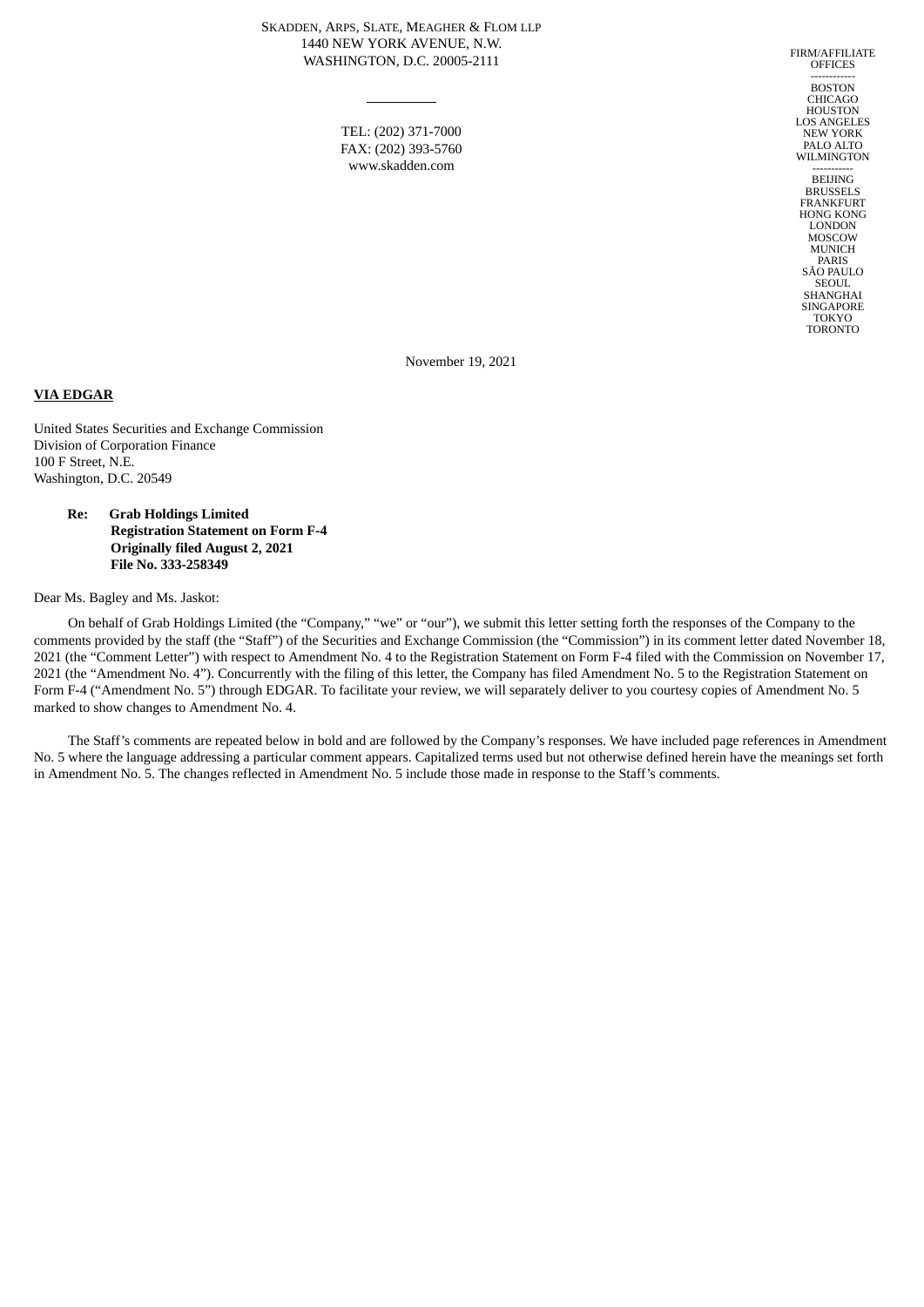U.S. Securities and Exchange Commission, November 19, 2021 Page 2

## **Amendment No. 4 to Registration Statement on Form F-4, filed November 17, 2021**

## **Risk Factors**

### **Risks Relating to GHL**

### **"GHL will issue GHL Class A Ordinary Shares . . .", page 111**

1. We note your response to comment 5, and your amended disclosure that the maximum amount of GHL Class A Ordinary Shares that would be issued, excluding the transaction being discussed with respect to the Digital Banking JV, would not exceed 82.3 million GHL Class A Ordinary Shares, which would be equivalent to 2.2% of GHL Ordinary Shares. You also disclose that the joint venture partner would, for every \$1 billion of valuation of its stake in the Digital Banking JV (determined at the time of the closing of such transaction), be entitled to 100 million GHL Class A Ordinary Shares, which would be equivalent to 2.6% of GHL Ordinary Shares. Please clarify whether the maximum amount of GHL Class A Ordinary Shares to be issued pursuant to these transactions would be \$182.3 million, equivalent to 4.8% of GHL Ordinary Shares, or if you expect the value of the Digital Banking JV partner to be in excess of \$1 billion, **resulting in additional shares being issued to the partner.**

In response to the Staff's comment, the Company has revised the disclosure on pages 112 and 113 of Amendment No. 5.

#### **Background of the Business Combination, page 155**

2. We note your response to comment 8, including that all relevant information relating to pending or potential material litigation matters related to driver-partners, if any, has been disclosed in the section entitled "Grab's Business—Legal Proceedings" that begins on page 297 of Amendment No. 3 and in the "Risk Factors" section. However, we were unable to find a description of litigation related to driverpartner incentives in your "Legal Proceedings," or "Risk Factors" disclosure. We also note that your amended disclosure on page 163 provides additional detail regarding the potential violations of certain anticorruption laws, but is silent as to the pending and potential litigation matters related to driver-partner incentives. Please amend your disclosure describe what specifically the board considered with respect to material litigation matters related to driver-partner incentives, any material discussions about such matters, how the board evaluated the potential risks, and how such matters influenced the negotiations and final terms of the business combination. Please also disclose elsewhere any material information relating to pending or potential litigation matters related to driver-partner incentives.

The Company respectfully acknowledges the Staff's comment and advises the Staff that the reference to litigation related to "driver-partner *incentives*" was a typographical error, and that such reference should have been to litigation related to "driver-partner *classification*". The Company has revised the disclosure to correct this error on page 163 of Amendment No. 5 and to further describe the driver-partner classification litigation matter specifically considered by the AGC Board in response to the Staff's comment.

In light of this correction, the Company confirms that it is not aware of any pending or potential material litigation matters relating to driverpartner incentives and that the Registration Statement discloses all material litigation matters known to the Company, including those related to driverpartners.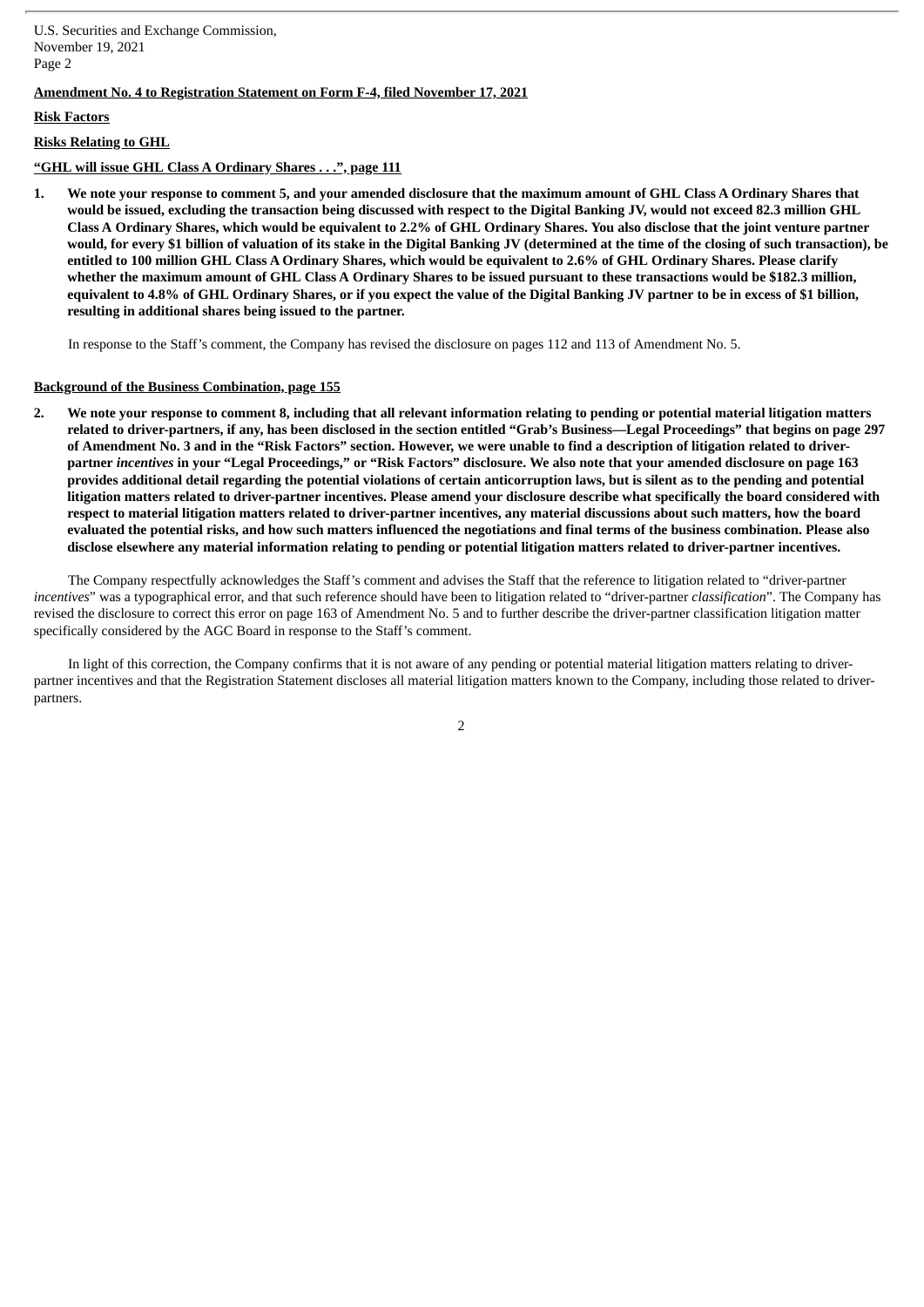U.S. Securities and Exchange Commission November 19, 2021 Page 3

# **Certain Prospective Operational and Financial Information, page 173**

3. We note your response to comment 11, and your amended disclosure that "Grab's management expects MTUs to increase as such restrictions are eased and markets reopen." We also note you disclosure on page 177 that "the impact from COVID-19 has previously resulted in certain positive impacts on the deliveries segment and certain negative impact on the mobility segment as well as overall volatility in demand," and on page 361, which shows that your MTUs for your deliveries segment increased for the periods presented in your filing. Please amend your disclosure to clarify whether you expect both MTUs in your deliveries and mobility segments to increase once COVID-19 restrictions are ease, or if you expect any decreases in deliveries MTUs to be offset by increases in mobility MTUs.

In response to the Staff's comment, the Company has revised the disclosure on page 176 of Amendment No. 5.

\* \* \*

3